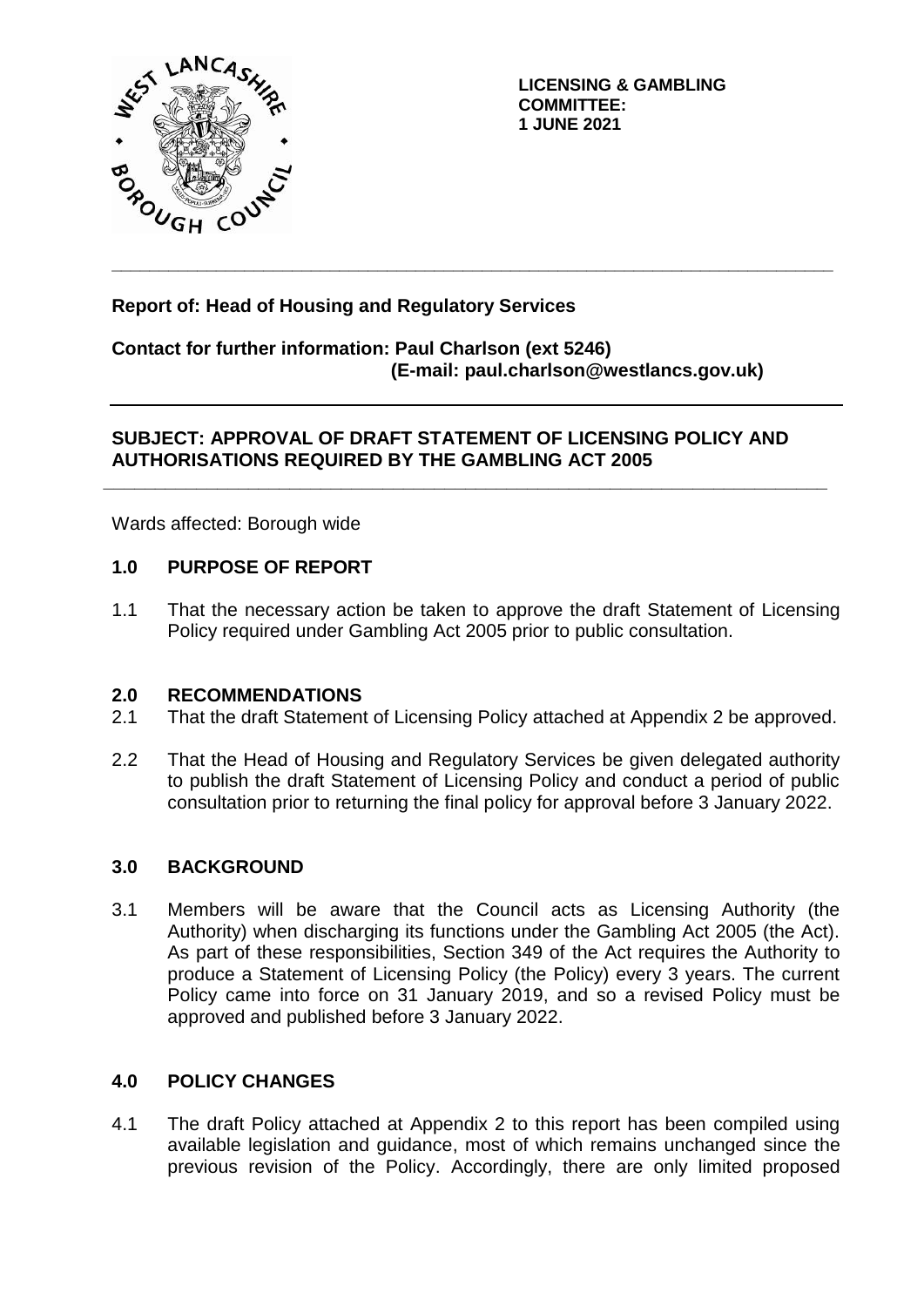changes to draft Policy, all of which are provided as 'tracked changes' in order to make such changes easier to identify.

- 4.2 As with the previous version, the Local Area Profile forms an Appendix to the Policy, rather than forming part of the body of the document, so it can be updated without the need to revise the entire Policy. Increased emphasis remains on safeguarding issues with requirements for operators to provide details of relevant issues as a means to help the Council to identify potential local safeguarding problems and address these accordingly.
- 4.3 The Policy retains the requirement for Local Risk Assessments (LRAs), which build on the existing Licensing Conditions and Codes of Practice issued by the Gambling Commission, and formalise the need for operators to consider local risks to the Licensing Objectives posed by the provision of gambling facilities and to operate control measures to mitigate those risks. Accordingly, the Policy sets out the expected content for LRAs and the requirement that operators must hold a copy of the LRA at individual licensed premises.

# **5.0 ISSUES**

- 5.1 In order for the Council to function as Licensing Authority, the appended draft Policy must be approved for publication and consultation for a minimum of 12 weeks. Accordingly, if approved, the draft Policy will be subject to suitable public consultation [dates to be confirmed] in order that the document can reflect any changes since the last version.
- 5.2 Additionally, Section 349(3) of the Act lists the minimum consultees whom all Licensing Authorities must contact. These are:
	- Chief Officer of Police for the Licensing Authority's area
	- One or more persons who appear to the authority to represent the interests of persons carrying on gambling businesses in the Authority's area
	- One or more persons who appear to the Authority to represent the interests of persons who are likely to be affected by the exercise of the Authority's functions under the Act.
- 5.3 This list has been made deliberately wide to enable the Authority to undertake a comprehensive consultation exercise with anyone who may be affected by, or otherwise have an interest in, the draft Policy.
- 5.4 In a similar manner to the consultations carried out for the Council's previous Policies, it is intended that key consultees be contacted directly in writing, requesting their comments on the draft statement.
- 5.5 In addition, the following activities will be undertaken to ensure increased awareness of the draft statement:
	- Updates in the local press to draw attention to the draft Policy and the need for contributions
	- The draft Policy will be posted on the Council's website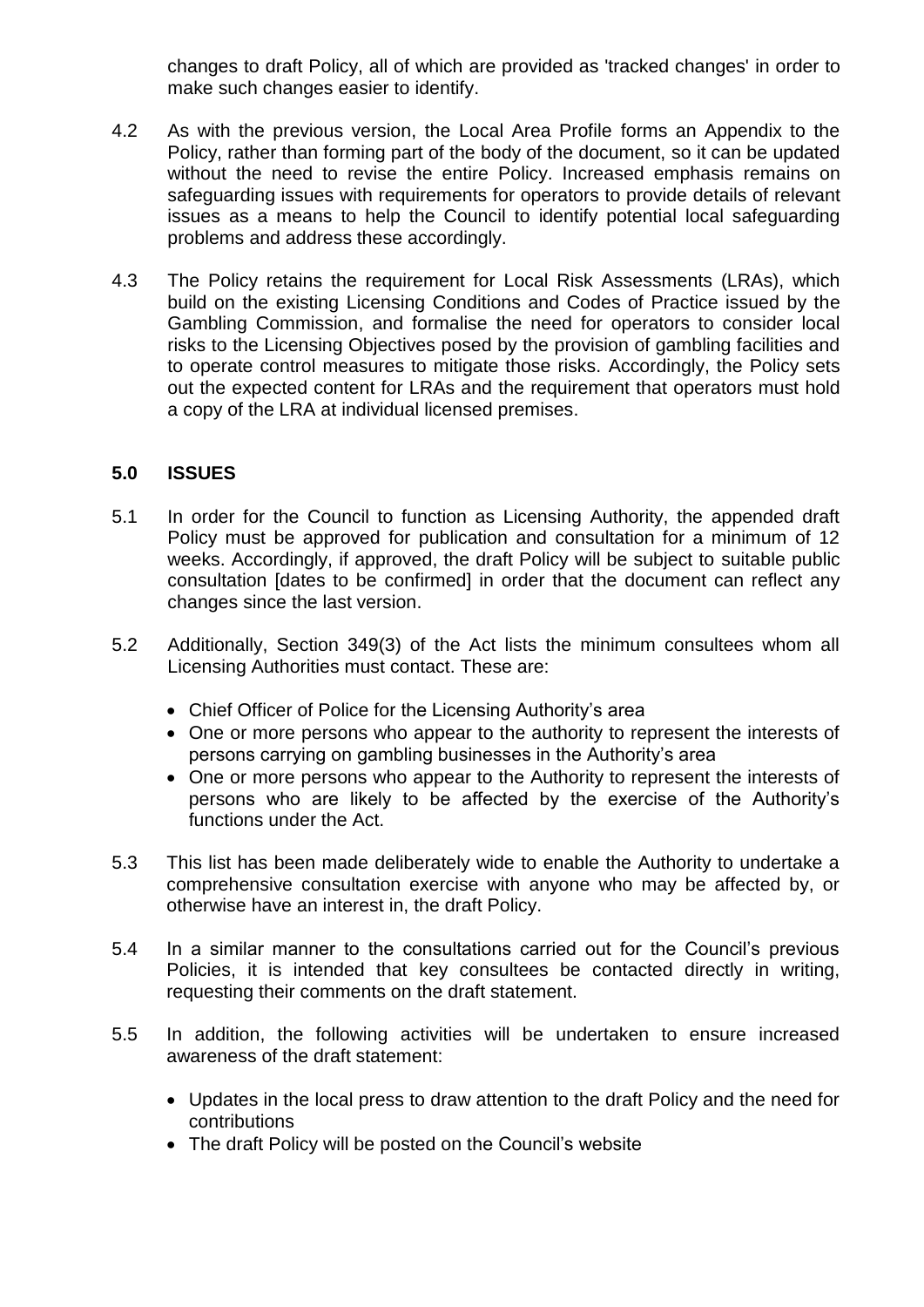- The continued use of a dedicated licensing email address to receive comments on the draft Policy or other licensing queries
- Presentation of the draft Policy to the Council's MALT (Multi Agency Licensing Team)
- 5.6 Once the consultation period is complete, the draft Policy will be amended to take account of any views received. The final version of the Policy will be submitted to the Licensing and Gambling Committee and Council for approval before publication. The final Policy must be published no later than 3 January 2022 in advance of it coming into force on 31 January 2022.

# **6.0 SUSTAINABILITY IMPLICATIONS**

6.1 The legislation and policy has the potential to impact upon many areas within the Community, particularly upon the leisure time of the public of West Lancashire. They also serve as a means to address crime or the fear of crime through the focus on any potential offences associated with regulated activities under the Act.

# **7.0 FINANCIAL AND RESOURCE IMPLICATIONS**

7.1 There are no significant financial or resource implications arising from this report.

### **8.0 RISK ASSESSMENT**

8.1 The Council has a legal duty to carry out the functions of the Act; therefore, any failure to do so is a breach under the Act. Accordingly, there is significant involvement from, and impact upon, statutory bodies, the gambling trade, the public and other interested parties associated with this legislation and its administration.

### **9.0 HEALTH AND WELLBEING IMPLICATIONS**

9.1 Gambling is a legitimate leisure activity that many people enjoy. However, the controls contained in the legislation and policy are needed to balance this against the wider negative impacts that problem gambling can create. This includes direct links to poverty, ill health, adverse family relationships, and the psychological and social impact on the vulnerable and/or children.

### **Background Documents**

The following background documents (as defined in Section 100D (5) of the Local Government Act 1972) have been relied on to a material extent in preparing this Report.

\_\_\_\_\_\_\_\_\_\_\_\_\_\_\_\_\_\_\_\_\_\_\_\_\_\_\_\_\_\_\_\_\_\_\_\_\_\_\_\_\_\_\_\_\_\_\_\_\_\_\_\_\_\_\_\_\_\_\_\_\_\_\_\_\_\_\_\_\_

None.

### **Equality Impact Assessment**

There is a significant direct impact on members of the public, employees, elected members and / or stakeholders. Therefore an Equality Impact Assessment is required A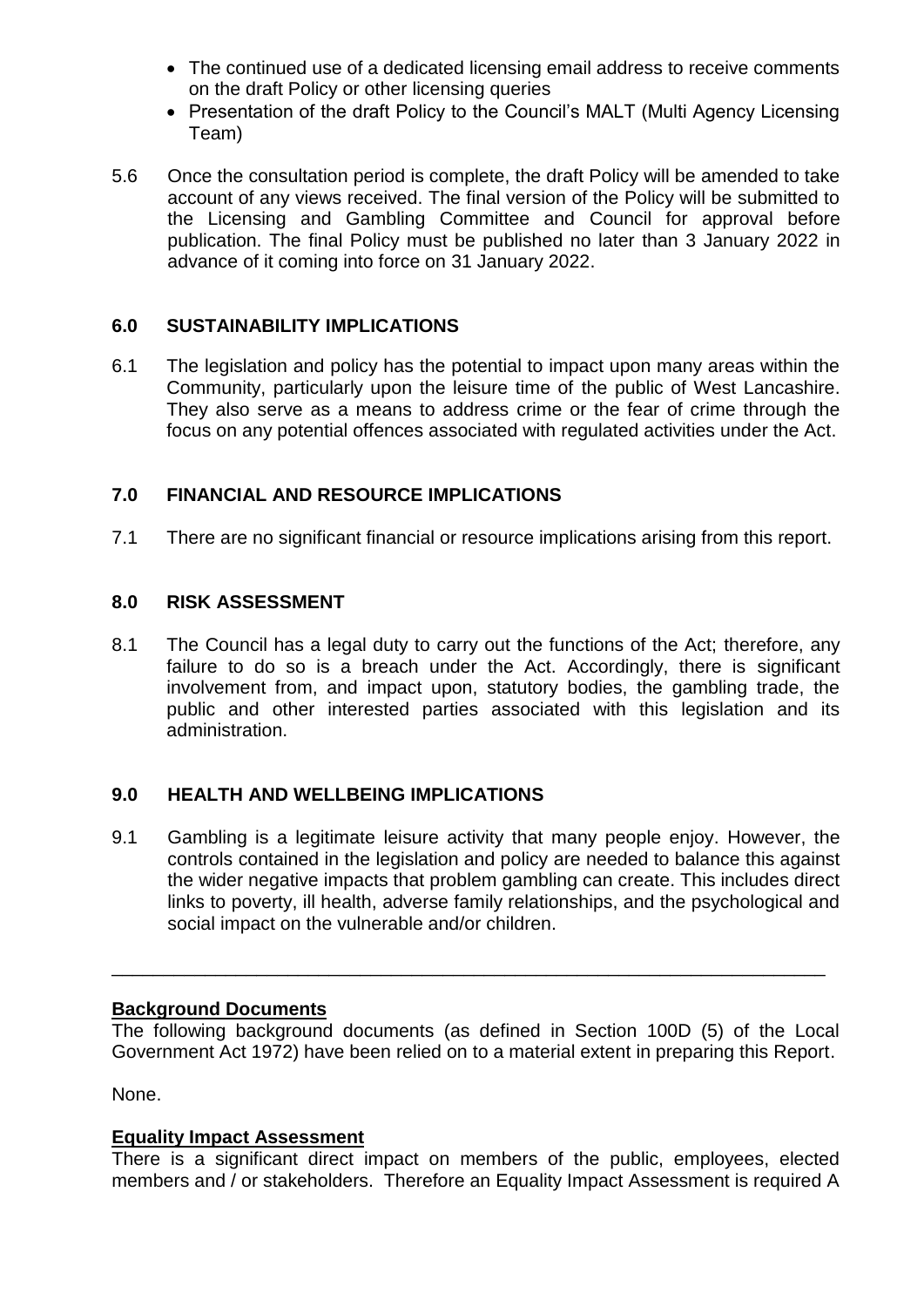formal equality impact assessment is attached as an Appendix to this report, the results of which have been taken into account in the Recommendations contained within this report.

- Appendices<br>1. Equalit 1. Equality Impact Assessment.<br>2. Draft Gambling Act 2005 State
- 2. Draft Gambling Act 2005 Statement of Licensing Policy: January 2022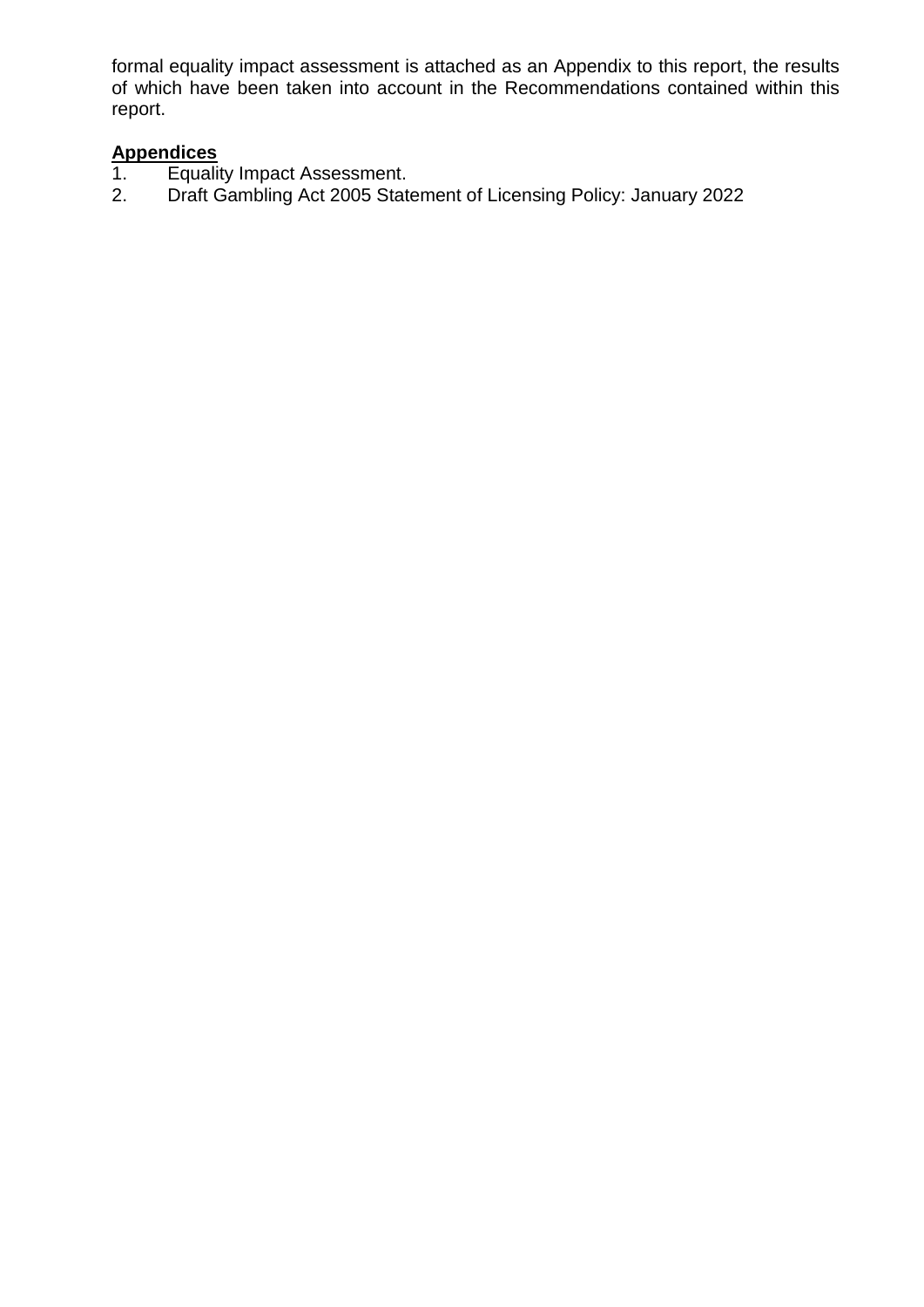# **Equality Impact Assessment Form**



|                                                                                                                                                                                                                                                  | UGH COU                                                                                                                                    |  |
|--------------------------------------------------------------------------------------------------------------------------------------------------------------------------------------------------------------------------------------------------|--------------------------------------------------------------------------------------------------------------------------------------------|--|
| <b>Directorate: Leisure and Environment</b>                                                                                                                                                                                                      | <b>Service: Licensing</b>                                                                                                                  |  |
| <b>Completed by: Paul Charlson</b>                                                                                                                                                                                                               | Date: 30/04/21                                                                                                                             |  |
| Subject Title: APPROVAL OF DRAFT STATEMENT OF LICENSING POLICY AND<br><b>AUTHORISATIONS REQUIRED BY THE GAMBLING ACT 2005</b>                                                                                                                    |                                                                                                                                            |  |
| <b>1. DESCRIPTION</b>                                                                                                                                                                                                                            |                                                                                                                                            |  |
| Is a policy or strategy being produced or revised:                                                                                                                                                                                               | *delete as appropriate<br>Yes                                                                                                              |  |
| Is a service being designed, redesigned or cutback:                                                                                                                                                                                              | <b>No</b>                                                                                                                                  |  |
| Is a commissioning plan or contract specification<br>being developed:                                                                                                                                                                            | No                                                                                                                                         |  |
| Is a budget being set or funding allocated:                                                                                                                                                                                                      | <b>No</b>                                                                                                                                  |  |
| Is a programme or project being planned:                                                                                                                                                                                                         | <b>No</b>                                                                                                                                  |  |
| Are recommendations being presented to senior<br>managers and/or Councillors:                                                                                                                                                                    | Yes                                                                                                                                        |  |
| Does the activity contribute to meeting our duties<br>under the Equality Act 2010 and Public Sector<br><b>Equality Duty (Eliminating unlawful</b><br>discrimination/harassment, advancing equality<br>of opportunity, fostering good relations): | <b>No</b>                                                                                                                                  |  |
| Details of the matter under consideration:                                                                                                                                                                                                       |                                                                                                                                            |  |
| If you answered Yes to any of the above go straight to Section 3<br>If you answered No to all the above please complete Section 2                                                                                                                |                                                                                                                                            |  |
| 2. RELEVANCE                                                                                                                                                                                                                                     |                                                                                                                                            |  |
| Does the work being carried out impact on service<br>users, staff or Councillors (stakeholders):                                                                                                                                                 | *delete as appropriate<br>Yes                                                                                                              |  |
| If Yes, provide details of how this impacts on service<br>users, staff or Councillors (stakeholders):<br>If you answered Yes go to Section 3                                                                                                     |                                                                                                                                            |  |
| If you answered No to both Sections 1 and 2 provide<br>details of why there is no impact on these three<br>groups:<br>You do not need to complete the rest of this form.                                                                         |                                                                                                                                            |  |
| <b>3. EVIDENCE COLLECTION</b>                                                                                                                                                                                                                    |                                                                                                                                            |  |
| Who does the work being carried out impact on, i.e.<br>who is/are the stakeholder(s)?                                                                                                                                                            | Licensing Authorities, Responsible<br>Authorities, gambling trade, service<br>users, members of the public.                                |  |
| If the work being carried out relates to a universal<br>service, who needs or uses it most? (Is there any<br>particular group affected more than others)?                                                                                        | All sections of the public and<br>businesses that use or operate the<br>licences relevant to the draft Policy<br>contained in this report. |  |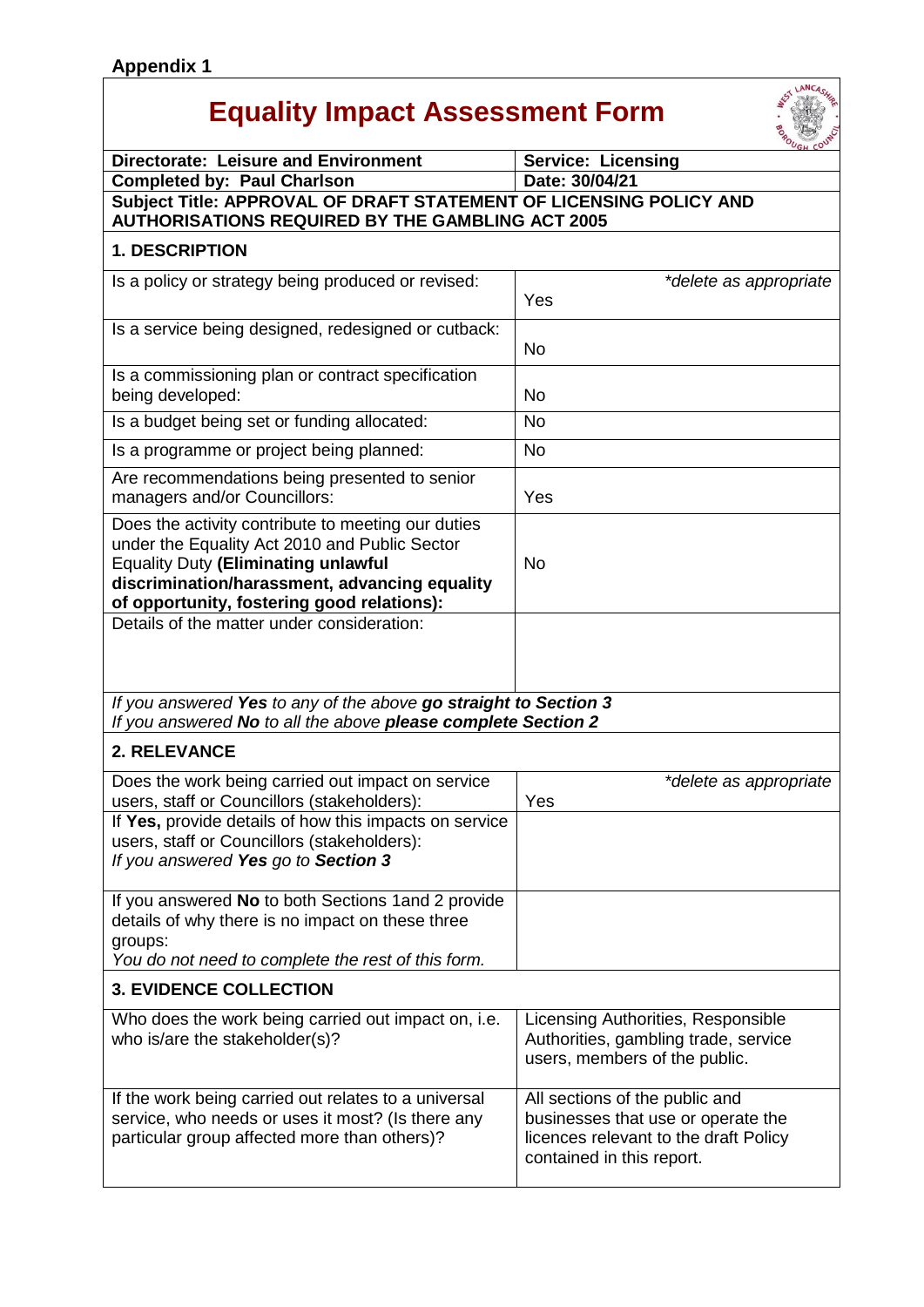| Which of the protected characteristics are most<br>relevant to the work being carried out?                                                                                                                                                 | *delete as appropriate                                                                                                                     |
|--------------------------------------------------------------------------------------------------------------------------------------------------------------------------------------------------------------------------------------------|--------------------------------------------------------------------------------------------------------------------------------------------|
| Age<br>Gender<br><b>Disability</b><br>Race and Culture<br><b>Sexual Orientation</b><br>Religion or Belief<br>Gender Reassignment<br>Marriage and Civil Partnership<br><b>Pregnancy and Maternity</b><br><b>4. DATA ANALYSIS</b>            | <b>No</b><br><b>No</b><br><b>No</b><br><b>No</b><br><b>No</b><br><b>No</b><br><b>No</b><br><b>No</b><br>No.                                |
|                                                                                                                                                                                                                                            |                                                                                                                                            |
| In relation to the work being carried out, and the<br>service/function in question, who is actually or<br>currently using the service and why?                                                                                             | All sections of the public and<br>businesses that use or operate the<br>licences relevant to the draft Policy<br>contained in this report. |
| What will the impact of the work being carried out be<br>on usage/the stakeholders?                                                                                                                                                        | The draft Policy will be subject to<br>consultation and the responses will help<br>shape the final document for approval<br>and use.       |
| What are people's views about the services? Are<br>some customers more satisfied than others, and if<br>so what are the reasons? Can these be affected by<br>the proposals?                                                                | The draft Policy will be subject to<br>consultation and the responses will help<br>shape the final document for approval<br>and use.       |
| What sources of data including consultation results<br>have you used to analyse the impact of the work<br>being carried out on users/stakeholders with<br>protected characteristics?                                                       | The draft Policy will be subject to<br>consultation and the responses will help<br>shape the final document for approval<br>and use.       |
| If any further data/consultation is needed and is to<br>be gathered, please specify:                                                                                                                                                       | N/A                                                                                                                                        |
| <b>5. IMPACT OF DECISIONS</b>                                                                                                                                                                                                              |                                                                                                                                            |
| In what way will the changes impact on people with<br>particular protected characteristics (either positively<br>or negatively or in terms of disproportionate<br>impact)?                                                                 | None.                                                                                                                                      |
| <b>6. CONSIDERING THE IMPACT</b>                                                                                                                                                                                                           |                                                                                                                                            |
| If there is a negative impact what action can be<br>taken to mitigate it? (If it is not possible or desirable<br>to take actions to reduce the impact, explain why<br>this is the case (e.g. legislative or financial drivers<br>$etc.$ ). | N/A                                                                                                                                        |
| What actions do you plan to take to address any                                                                                                                                                                                            | No actions.                                                                                                                                |